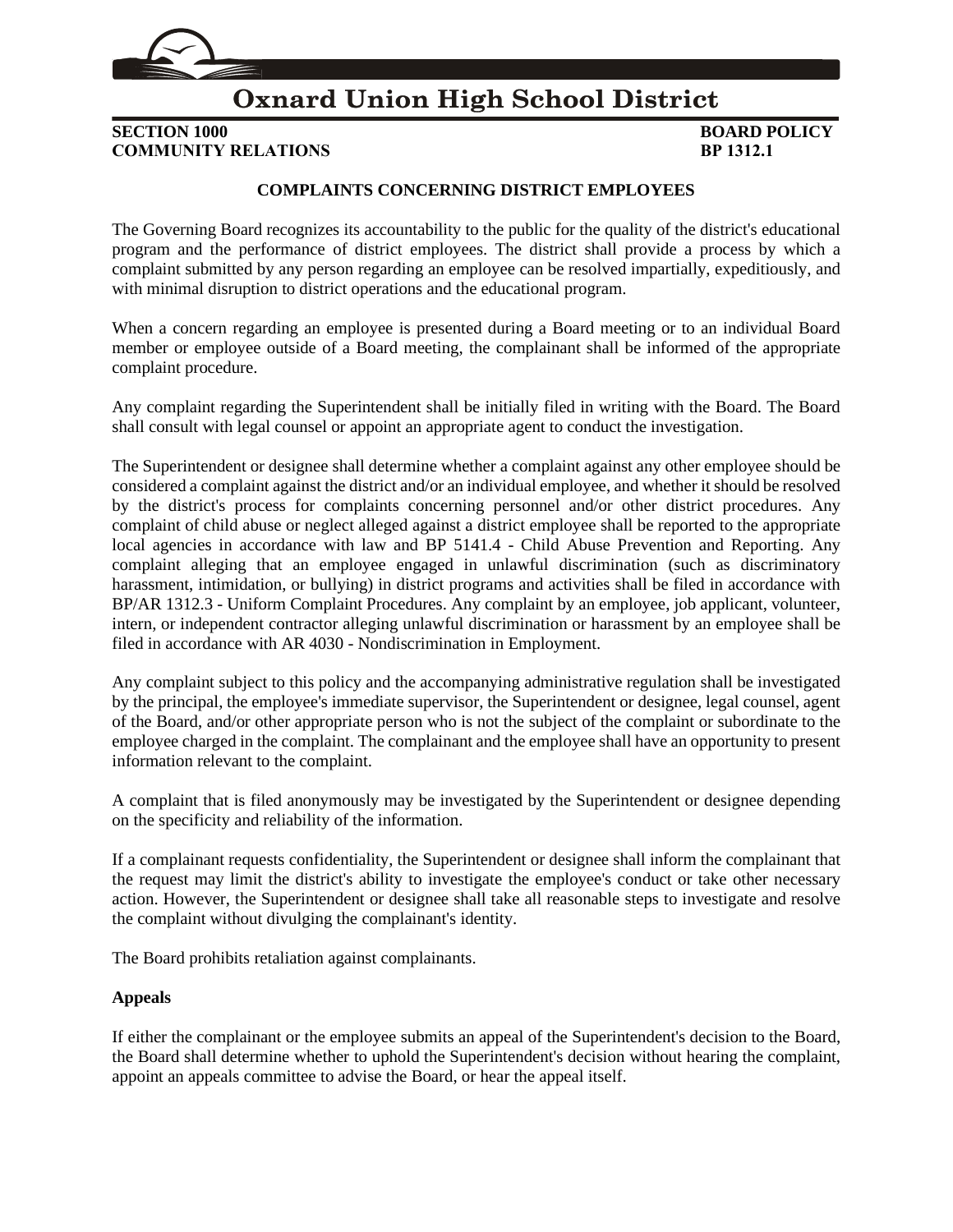If the Board decides to hear the complaint, the matter shall be addressed in closed session in accordance with Government Code 54957 unless the employee requests that it be heard in open session. The Board shall review the original complaint and additional information provided by the Superintendent or designee regarding the steps taken to resolve the issue.

The Board's decision shall be final.

| Legal References:                      |                                                                                            |
|----------------------------------------|--------------------------------------------------------------------------------------------|
| Ed. Code 33308.1                       | Guidelines on procedure for filing child abuse complaints                                  |
| Ed. Code 35146                         | Closed sessions                                                                            |
| Ed. Code 44031                         | Personnel file contents and inspection                                                     |
| Ed. Code 44811                         | Disruption of public school activities                                                     |
| Ed. Code 44932-44949                   | Resignation, dismissal and leaves of absence (rights of employee;<br>procedures to follow) |
| Ed. Code 48987                         | Child abuse guidelines                                                                     |
| Gov. Code 54957                        | Closed session; complaints re employees                                                    |
| Gov. Code 54957.6                      | Closed sessions regarding employee matters                                                 |
| Pen. Code 11164-11174.3                | Child Abuse and Neglect Reporting Act                                                      |
| Pen. Code 273                          | Cruelty or unjustifiable punishment of child                                               |
| W&I Code 300                           | Minors subject to jurisdiction of juvenile court                                           |
| <b>Management Resources Reference:</b> |                                                                                            |
| <b>Court Decision</b>                  | Baca v. Moreno Valley Unified School District, (1996) 936 F. Supp. 719                     |
|                                        |                                                                                            |

ADOPTED: 03/27/13; REVISED: 09/23/20